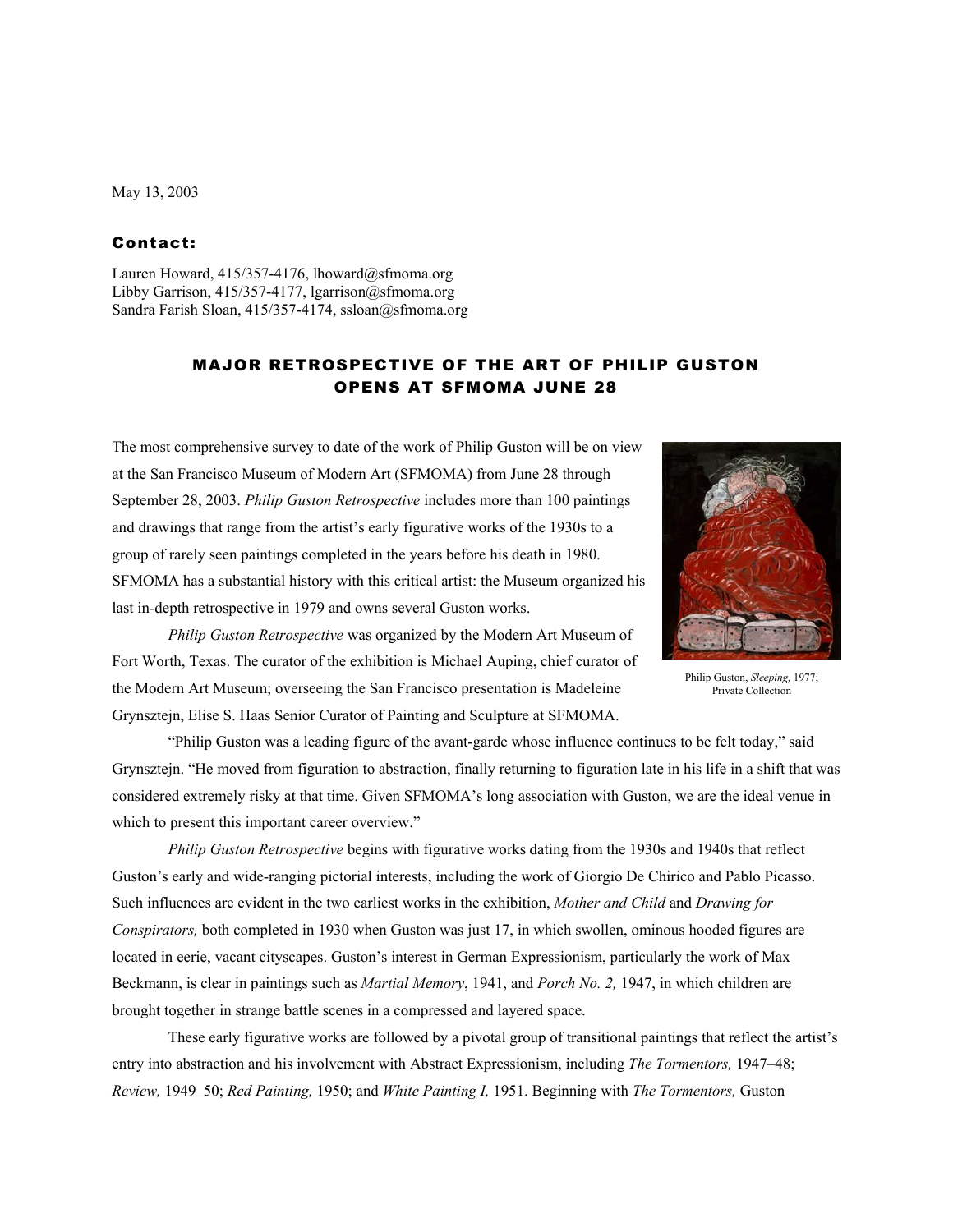gradually unravels the figurative scaffolding that he used throughout the 1940s into subtle painterly abstraction. Anchoring the center of the exhibition is a major group of Guston's lush abstractions from the 1950s and 1960s in which rich, delicately applied brushstrokes come together to suggest floating, abstract forms. These works include *To B.W.T.,* 1952; *Painting,* 1954; *Zone,* 1953–54; *Beggar's Joys,* 1954–55; and *For M,* 1955. (*The Tormentors, White Painting I* and *For M* are all part of SFMOMA's permanent collection.)

Interspersed throughout *Philip Guston Retrospective* is a revealing survey of drawings from different stages of the artist's career. Guston began drawing at the age of 12 and consistently relied on that medium as a way to work out ideas and structure his compositions. During each decade of Guston's life, drawing invariably announced changes in his imagery.

In the late 1960s Guston's abstractions gradually evolved into stark, semifigurative forms that took on the shape of heads and later became simple, utilitarian objects such as books, light bulbs and shoes. This late figurative evolution was presented in the artist's controversial yet highly acclaimed 1970 exhibition at the Marlborough Gallery in New York City. That exhibition, which included his symbolically loaded hooded figures, had a powerful impact on at least three generations of artists who have subsequently re-engaged figuration after decades in which abstraction dominated American painting. Among the works on view in the SFMOMA presentation that were included in that groundbreaking exhibition are *Blackboard,* 1969; *Edge of Town,* 1969; *The Studio,* 1969; and *Flatlands,* 1970 (collection SFMOMA). Also on view at SFMOMA is *By the Window,* 1969, in which Guston creates poignant autobiographical statements. The finale of the exhibition includes the grand still lifes and landscapes that occupied Guston throughout the 1970s. This section includes major canvases such as *Pit,* 1976; *Couple in Bed,* 1977; and *The Street,* 1977. The exhibition ends with a group of rarely seen small paintings completed in the years before his death in 1980. Following its tenure at SFMOMA, the exhibition will travel to the Metropolitan Museum of Art, New York, and the Royal Academy of Arts, London.

An extensive catalogue published by Thames and Hudson in conjunction with *Philip Guston Retrospective* is available at the SFMOMA MuseumStore or on the Museum's Web site at www.sfmoma.org. The hardcover sells for \$50 (\$45 for SFMOMA members) and the softcover for \$40 (\$36 for SFMOMA members). Essayists include exhibition curator Michael Auping; Dore Ashton, art historian and author; Bill Berkson, poet and longtime friend of the artist; Andrew Graham-Dixon, chief art critic for London's *The Independent* from 1986 to 1998; Joseph Rishel, curator of European painting at the Philadelphia Museum of Art; and Michael E. Shapiro, director of the High Museum of Art, Atlanta. An interactive multimedia program on Guston approaches the life and work of the artist through SFMOMA's painting *Back View*. It features footage of the artist at work and an interview with exhibition curator Michael Auping. It can be viewed in the Museum's fourth-floor galleries and Koret Visitor Education Center.

*Philip Guston Retrospective* was organized by the Modern Art Museum of Fort Worth, Fort Worth, Texas and made possible by The Burnett Foundation and special funding from Gerald L. Lennard. Support for SFMOMA's presentation has been generously provided by Roselyne Chroman Swig.